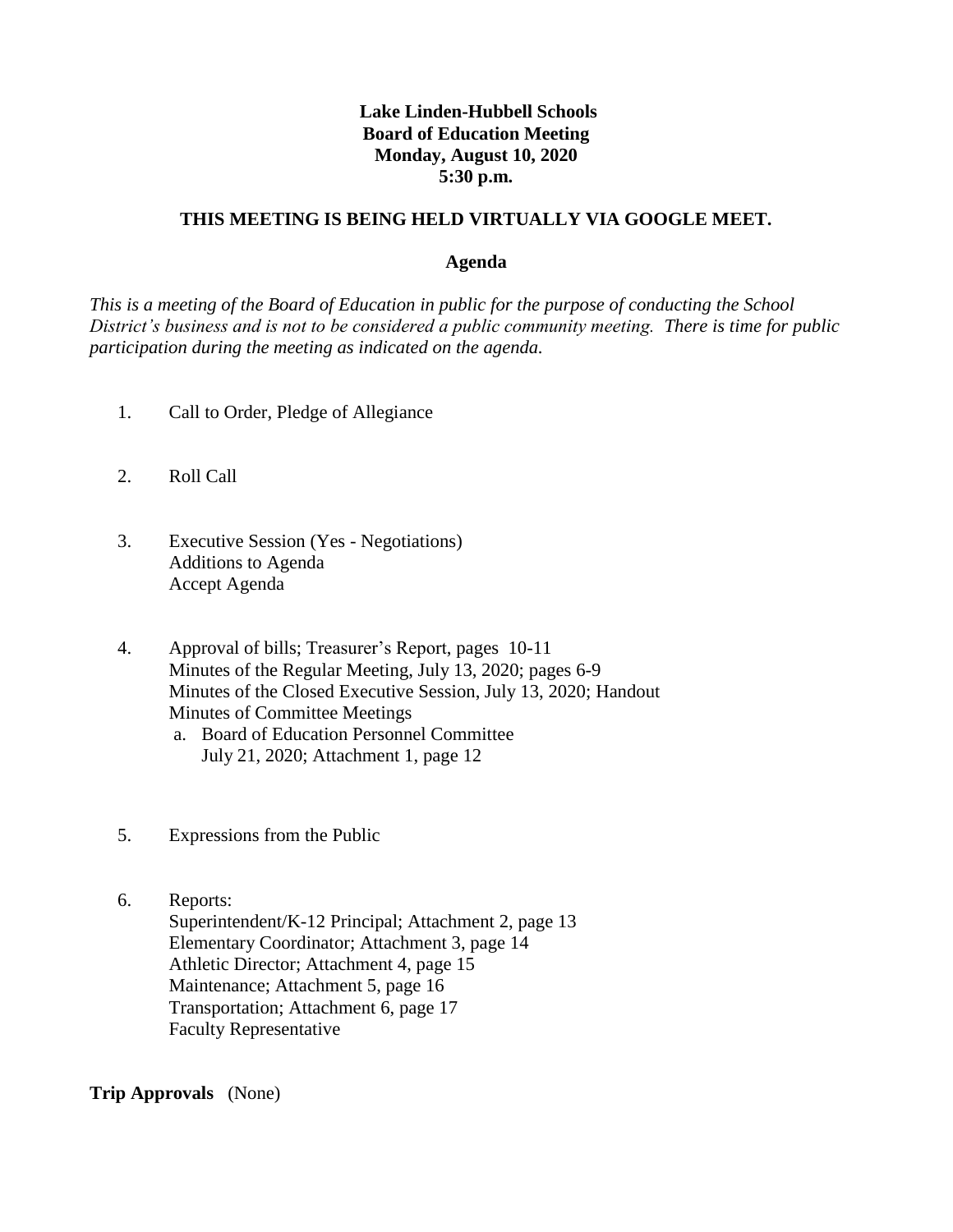## **Board of Education Committee Reports**

- 7. Board of Education Committee Reports
	- a. Board of Education Personnel Committee July 21, 2020; Attachment 1, page 12

#### **Board of Education Recognition** (None)

### **New Business**

- 8. Motion: Moved by \_\_\_\_\_\_ and seconded by \_\_\_\_\_\_ to approve the "COVID-19 Preparedness and Response Plan" as presented. Enclosed
- 9. Motion: Moved by \_\_\_\_\_ and seconded by \_\_\_\_\_ to approve the student handbook for all students in the High School building, grades 6-12. Enclosed

### 10. Motion:

Moved by \_\_\_\_\_\_ and seconded by \_\_\_\_\_\_ to approve the student handbook for all students in the Elementary School building, grades K-5. Enclosed

#### 11. Motion:

Moved by and seconded by to approve the Middle/High School Master Schedule for the 2020-2021 school year as presented. Attachment 7, page 18

#### 12. Resolution:

 To accept the 2020-2021 Food Service bid proposal for milk products. Motion: Moved by \_\_\_\_\_\_ and seconded by \_\_\_\_\_\_ to accept the milk bid from Jilbert Dairy of Marquette, Michigan, to provide milk products for the 2020-2021 school year. Attachment 8, pages 19-20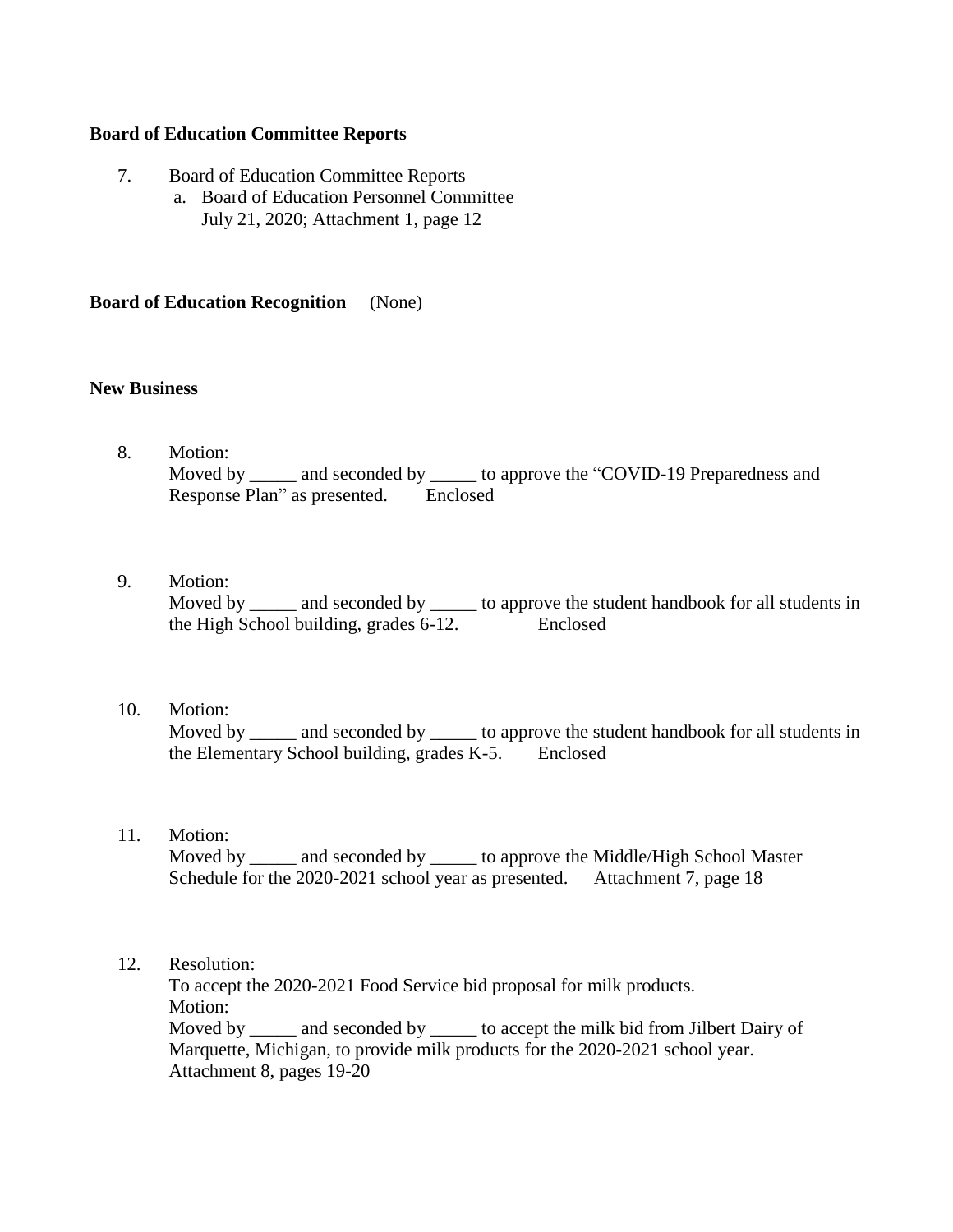## 13. Resolution:

 To accept the 2020-2021 Food Service bid proposal for bakery products. Motion:

Moved by \_\_\_\_\_ and seconded by \_\_\_\_\_ to accept the bakery bid from Bimbo Bakeries, USA, of St. Paul, Minnesota, to provide bakery products for the 2020-2021 school year. Attachment 9, pages 21-22

# 14. Motion:

Moved by and seconded by to raise school lunch prices in order to be in compliance with Federal reimbursement guidelines.

|                         | <b>Current Price</b> | Proposed Price |
|-------------------------|----------------------|----------------|
| <b>Elementary Lunch</b> | \$2.40               |                |
| High School Lunch       | \$2.60               |                |
| <b>Breakfast</b>        | \$1.50               |                |

## 15. Resolution:

 To approve the millage renewal/restoration proposal to appear on the ballot in the November 3, 2020 general election.

Motion:

See attachment 10, pages 23-26

16. Motion:

Moved by \_\_\_\_\_ and seconded by \_\_\_\_\_ to approve the employment of Ellen Jarvis in the position of Kindergarten Teacher for the 2020-2021 school year. Attachment 11, pages 27-28

17. Motion:

Moved by \_\_\_\_\_ and seconded by \_\_\_\_\_\_ to approve the employment of Ellen Jarvis in the position of Varsity Volleyball Coach for the 2020-2021 school year. Attachment 12, page 29

# 18. Motion:

Moved by \_\_\_\_\_\_ and seconded by \_\_\_\_\_\_ to approve the roster of Lake Linden-Hubbell Athletic Coaches as recommended for the 2020-2021 school year. Attachment 13, page 30